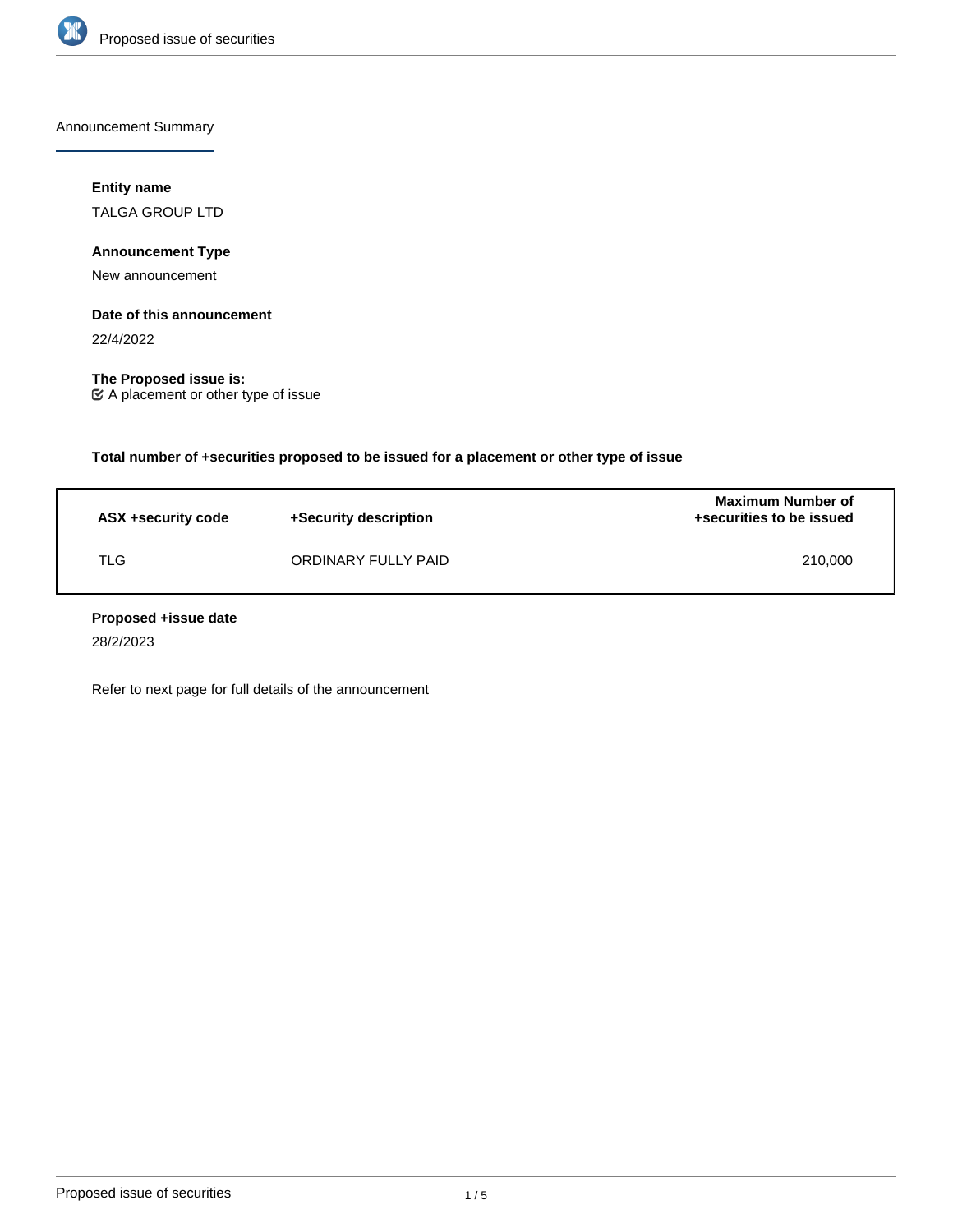

### Part 1 - Entity and announcement details

# **1.1 Name of +Entity**

TALGA GROUP LTD

We (the entity named above) give ASX the following information about a proposed issue of +securities and, if ASX agrees to +quote any of the +securities (including any rights) on a +deferred settlement basis, we agree to the matters set out in Appendix 3B of the ASX Listing Rules.

If the +securities are being offered under a +disclosure document or +PDS and are intended to be quoted on ASX, we also apply for quotation of all of the +securities that may be issued under the +disclosure document or +PDS on the terms set out in Appendix 2A of the ASX Listing Rules (on the understanding that once the final number of +securities issued under the +disclosure document or +PDS is known, in accordance with Listing Rule 3.10.3C, we will complete and lodge with ASX an Appendix 2A online form notifying ASX of their issue and applying for their quotation).

**1.2 Registered Number Type**

**Registration Number**

**ACN** 

138405419

**1.3 ASX issuer code**

TLG

**1.4 The announcement is**

New announcement

# **1.5 Date of this announcement**

22/4/2022

**1.6 The Proposed issue is:**

 $\mathfrak{C}$  A placement or other type of issue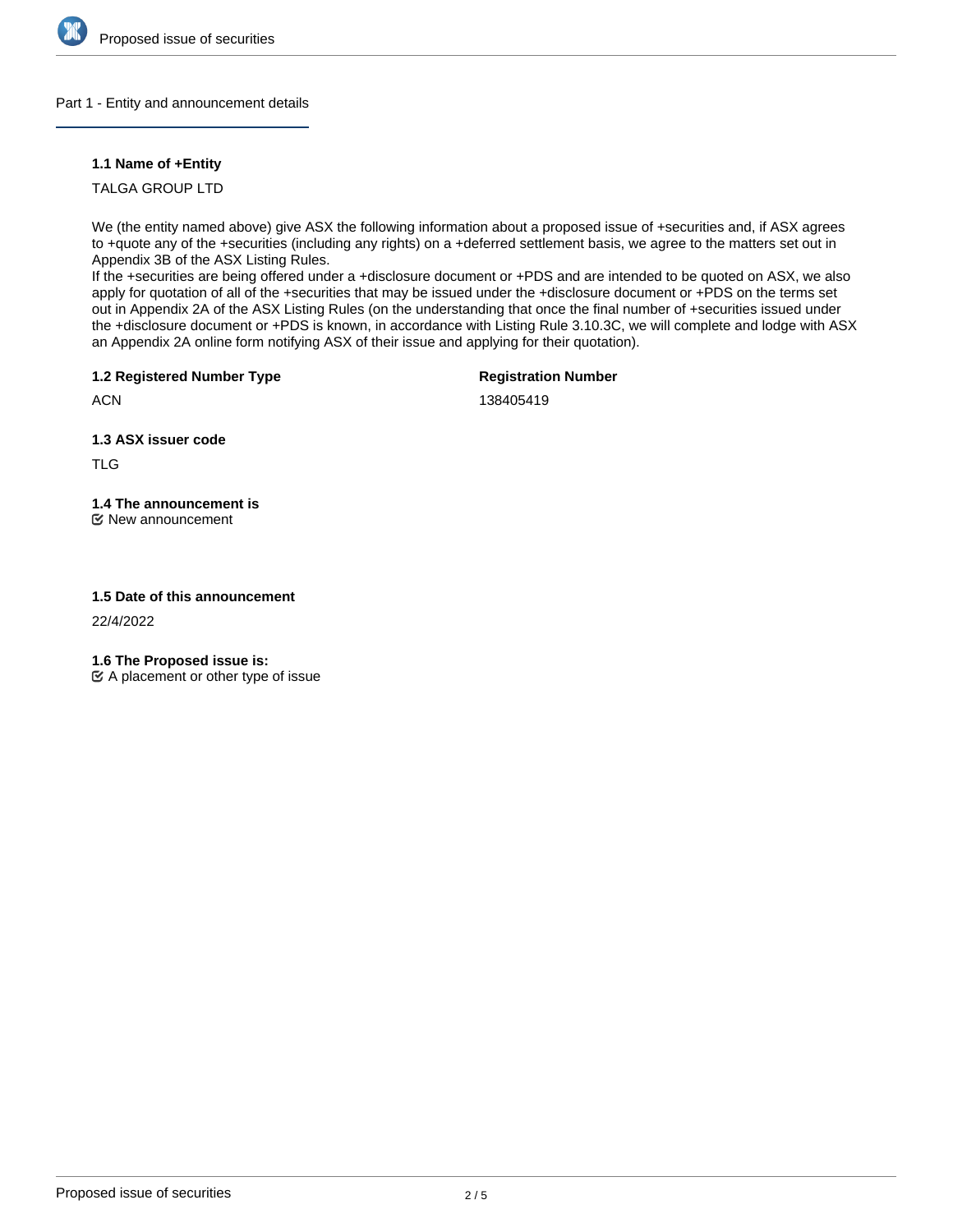

Part 7 - Details of proposed placement or other issue

Part 7A - Conditions

**7A.1 Do any external approvals need to be obtained or other conditions satisfied before the placement or other type of issue can proceed on an unconditional basis?** No

Part 7B - Issue details

**Is the proposed security a 'New class' (+securities in a class that is not yet quoted or recorded by ASX) or an 'Existing class' (additional securities in a class that is already quoted or recorded by ASX)?** Existing class

**Will the proposed issue of this +security include an offer of attaching +securities?** No

Details of +securities proposed to be issued

#### **ASX +security code and description**

TLG : ORDINARY FULLY PAID

#### **Number of +securities proposed to be issued**

210,000

**Offer price details**

**Are the +securities proposed to be issued being issued for a cash consideration?** No

#### **Please describe the consideration being provided for the +securities**

The shares will be issued as a result of a private land access and acquisition agreement relating to the development of the Vittangi Anode Project in Sweden.

**Please provide an estimate of the AUD equivalent of the consideration being provided for the +securities**

250,000.000000

**Will these +securities rank equally in all respects from their issue date with the existing issued +securities in that class?** Yes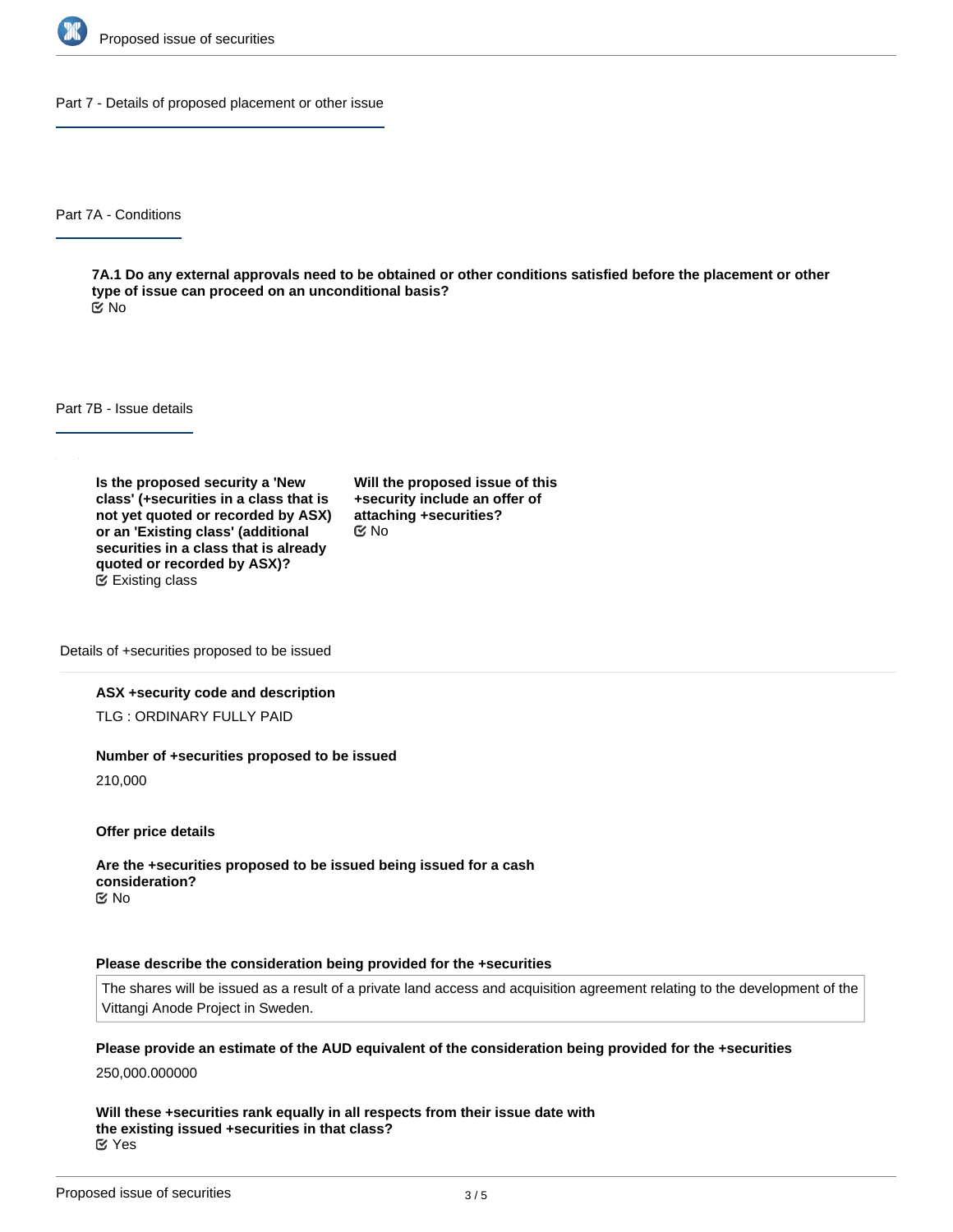

Part 7C - Timetable

**7C.1 Proposed +issue date** 28/2/2023

Part 7D - Listing Rule requirements

**7D.1 Has the entity obtained, or is it obtaining, +security holder approval for the entire issue under listing rule 7.1?** No

**7D.1b Are any of the +securities proposed to be issued without +security holder approval using the entity's 15% placement capacity under listing rule 7.1?** Yes

**7D.1b ( i ) How many +securities are proposed to be issued without security holder approval using the entity's 15% placement capacity under listing rule 7.1?**

210,000

**7D.1c Are any of the +securities proposed to be issued without +security holder approval using the entity's additional 10% placement capacity under listing rule 7.1A (if applicable)?** No

**7D.2 Is a party referred to in listing rule 10.11 participating in the proposed issue?** No

**7D.3 Will any of the +securities to be issued be +restricted securities for the purposes of the listing rules?** No

**7D.4 Will any of the +securities to be issued be subject to +voluntary escrow?** Yes

**7D.4a Please enter the number and +class of the +securities subject to +voluntary escrow and the date from which they will cease to be subject to +voluntary escrow**

All the 210,000 shares will be subject to voluntary escrow period of 12 months from issue date.

Part 7E - Fees and expenses

**7E.1 Will there be a lead manager or broker to the proposed issue?** No

**7E.2 Is the proposed issue to be underwritten?** No